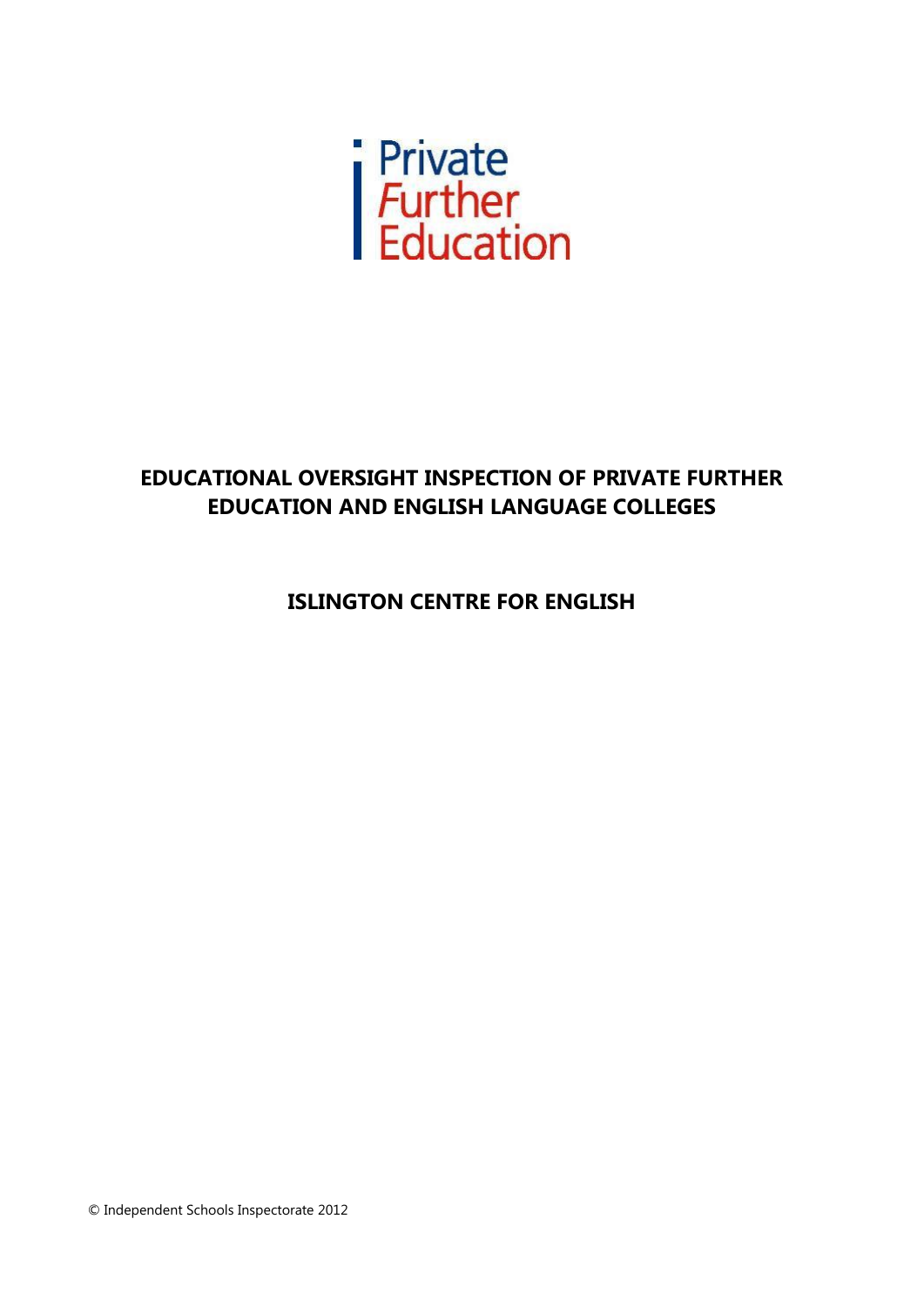| <b>Full Name of College</b>        | <b>Islington Centre for English</b>     |     |  |
|------------------------------------|-----------------------------------------|-----|--|
| Address                            | 97 White Lion Street, Islington, N1 9PF |     |  |
| Telephone Number                   | 0207 2785553                            |     |  |
| Email Address                      | tim@letslearnenglish.org                |     |  |
| Director                           | Mr Timothy Shoben                       |     |  |
| Age Range                          | 11+                                     |     |  |
| <b>Total Number of</b><br>students | 249                                     |     |  |
| Numbers by Age and                 | 14-16                                   | 20  |  |
| type of study                      | $17 - 18:$                              | 2   |  |
|                                    | $19+$ :                                 | 227 |  |
|                                    | EFL only:                               | 249 |  |
| Inspection dates                   | 6 – 8 November 2012                     |     |  |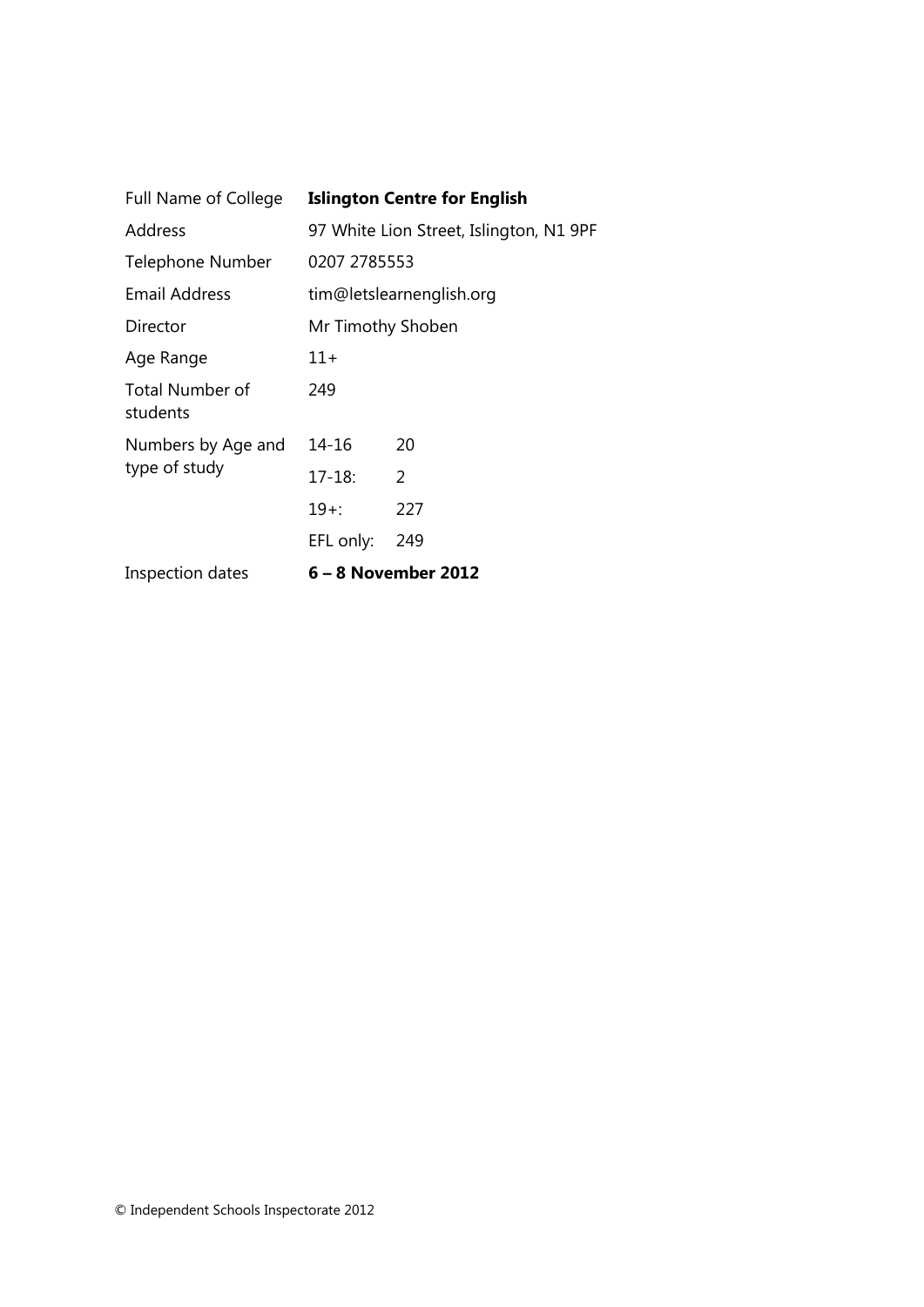# **PREFACE**

This inspection report follows the framework for Educational Oversight of private further education colleges and English language colleges. The inspection consists of a three-day team inspection of the college's educational provision.

The ISI is an approved educational oversight body authorised by the UK Border Agency to inspect privately funded further education colleges in England and Wales offering courses on the Qualifications and Credit Framework, and English language colleges.

ISI inspections are required to:

- Report on the extent to which colleges comply with the published Standards for private colleges;
- Assess and report on the quality of educational outcomes and provision;
- Where applicable, make recommendations to colleges outside the scope of the Standards to support continued improvement of quality.

Inspection provides objective and reliable reports on the quality of colleges, and by placing reports in the public domain, makes this information available to students, Government and the wider community. Inspection takes account of the context of each individual college, and of how it evaluates its own performance and demonstrates its success.

The inspection of the college is from an educational perspective and provides limited inspection of other aspects, though inspectors will comment on any significant hazards or problems they encounter which have an adverse impact on students. The inspection does not include:

- (i) an exhaustive health and safety audit
- (ii) an in-depth examination of the structural condition of the college, its services or other physical features
- (iii) an investigation of the financial viability of the college or its accounting procedures
- (iv) an in-depth investigation of the college's compliance with employment law.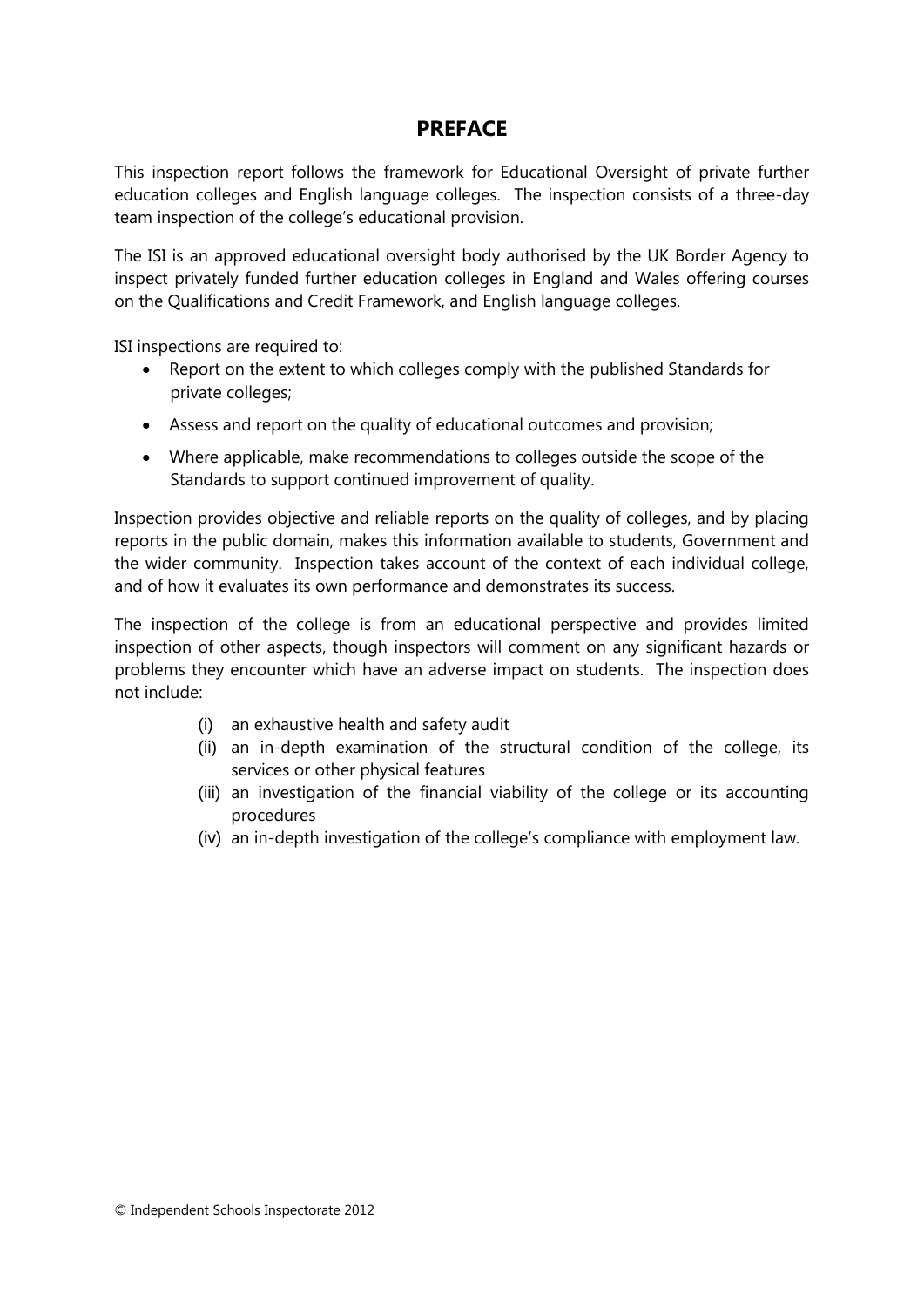# **CONTENTS**

| 1   | THE CHARACTERISTICS OF THE COLLEGE                                           |    |
|-----|------------------------------------------------------------------------------|----|
| 2   | THE SUCCESS OF THE COLLEGE                                                   | 3  |
|     | (a) Executive summary                                                        | 3  |
|     | (b) Action points                                                            | 4  |
|     | (i) Compliance with standards                                                | 4  |
|     | (ii) Recommendations for further improvement                                 | 4  |
| 3   | THE QUALITY OF THE CURRICULUM, TEACHING AND LEARNERS'<br><b>ACHIEVEMENTS</b> | 5  |
| (a) | Assessment of learners prior to or on arrival                                | 5  |
| (b) | Suitability of course provision and curriculum                               | 5  |
| (c) | The quality of teaching and its impact on learning                           | 6  |
| (d) | Attainment and progress                                                      | 6  |
| 4   | STUDENTS' WELFARE, INCLUDING HEALTH AND SAFETY                               | 7  |
| (a) | Health, safety and security of premises                                      | 7  |
| (b) | Student registration and attendance records                                  | 7  |
| (c) | Pastoral support for students                                                | 7  |
| (d) | Child protection/safeguarding                                                | 8  |
| (e) | Residential accommodation                                                    | 8  |
| 5   | THE EFFECTIVENESS OF GOVERNANCE AND MANAGEMENT                               | 9  |
| (a) | Ownership and oversight                                                      | 9  |
| (b) | Management structures and responsibilities                                   | 9  |
| (c) | Quality assurance including student feedback                                 | 10 |
| (d) | Staff recruitment, qualifications and suitability checks                     | 10 |
| (e) | Provision of information                                                     | 10 |
|     | <b>INSPECTION EVIDENCE</b>                                                   | 11 |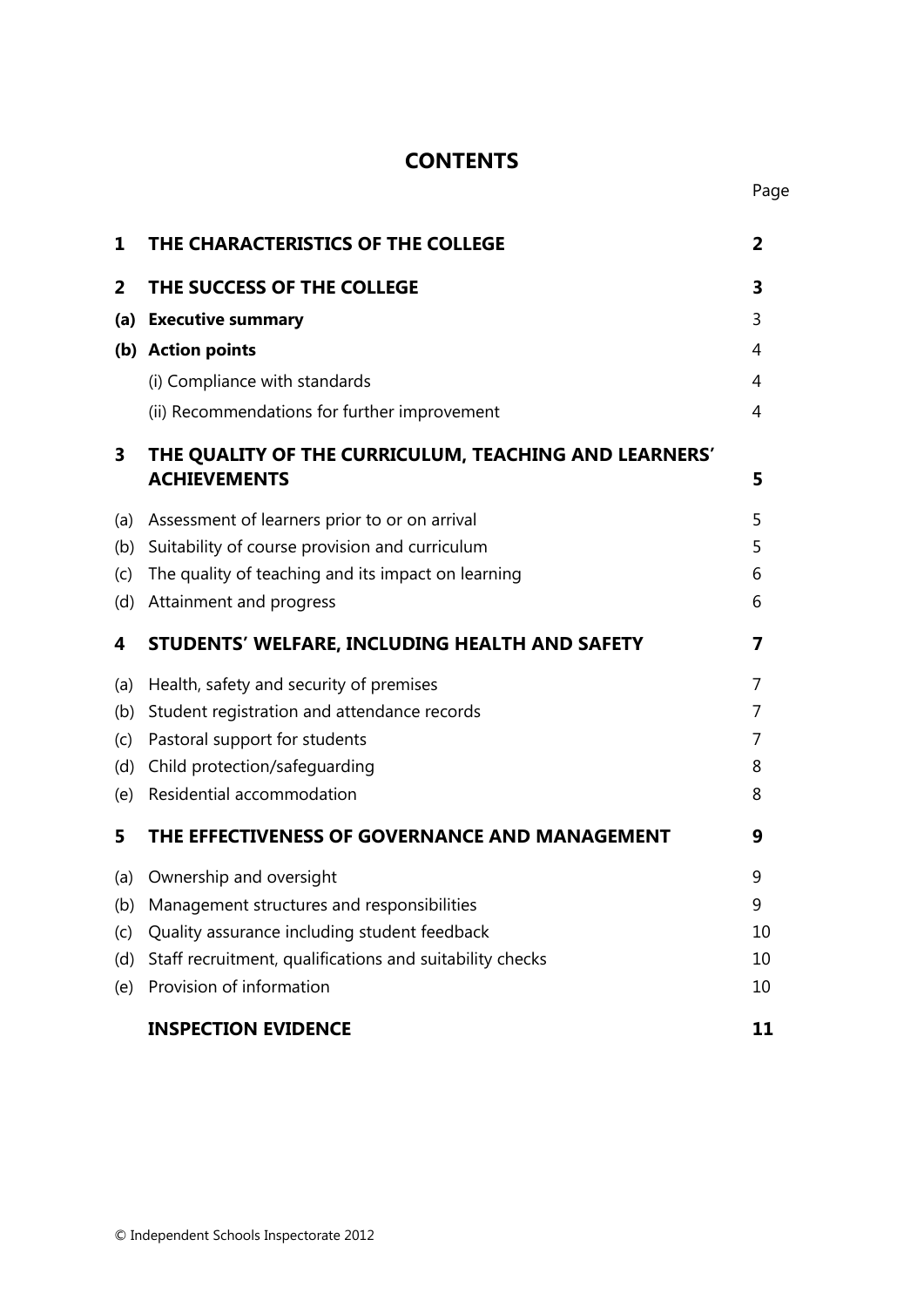# **1. THE CHARACTERISTICS OF THE COLLEGE**

- 1.1 Islington Centre for English (ICE) is a private English language school in central London which opened in 2005. The school is in a large modern terraced building and has nine classrooms, a self-study area with computers and a student library. The school is managed by the proprietor, who is also the director. The school offers a range of full-time and flexible part-time courses and is a Cambridge suite preparation and examination centre. The aim of the school is to offer flexible and affordable English language tuition.
- 1.2 The school offers seven levels referenced to the Common European Framework of Reference (CEFR). The majority of students apply directly to the school and a minority through an overseas agent. Students undertake a pre-arrival assessment and web-based video interview. Students can join classes weekly. On arrival students undergo speaking and listening assessments alongside personalised advice on course and examination options.
- 1.3 At the time of inspection there were 249 students from 44 countries, with 166 attending full-time and 83 part-time. Twenty-two students were under 18 years, including 20 aged 14-16 years. All students under 18 years stay with vetted host families. All students study English language. There were more female students than male. The school has enrolled students with special educational needs or disabilities (SEND).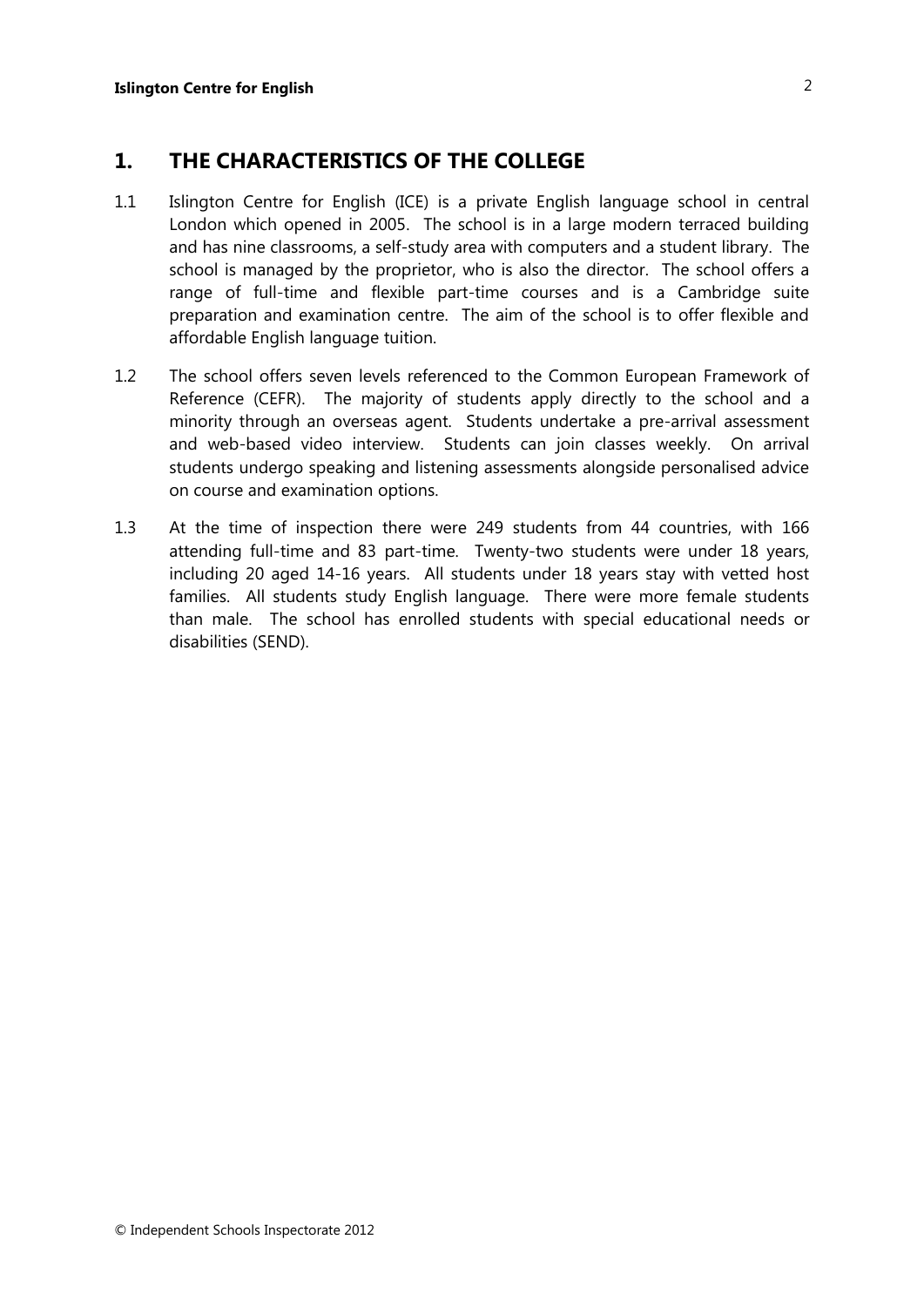# **2. THE SUCCESS OF THE COLLEGE**

#### **2.(a) Executive Summary**

| Section of the Standards                       | Grade awarded 1-4           |
|------------------------------------------------|-----------------------------|
| The quality of the curriculum, teaching and    |                             |
| learners' achievement                          | <b>Exceeds Expectation</b>  |
| Students' welfare, including health and safety |                             |
|                                                | <b>Meets Expectations</b>   |
| The effectiveness of governance, leadership    |                             |
| and management                                 | <b>Exceeds Expectations</b> |

- 2.1 The quality of the curriculum, teaching and learners' achievement exceeds expectations. The admission and selection processes are well managed and implemented. The range of initial assessment processes results in effective level placement. Information available to students prior to and on arrival is comprehensive, clear and accurate. The curriculum is very well organised, responding to individual and bespoke group requirements, and offers an excellent range of examination and progression opportunities. Overall, the quality of teaching and learning is outstanding. Lessons are very well planned and teachers employ a wide range of highly effective teaching methods which, alongside well-chosen resources, result in inspirational and motivating classes. Assessment is on-going, systematic and thorough and results in clear developmental feedback through regular tutorials. Students make excellent progress and examination success is exceptional.
- 2.2 Arrangements for health and safety and students' welfare meet expectations. Good systems and procedures successfully support the health and safety of students and staff. Management procedures are clear and well implemented. Risk assessments are available for the majority of external visits resulting in adequate oversight of health and safety management. Student attendance monitoring is efficient, with highly effective and managed systems for reporting student absence to the UK Border Agency (UKBA). The school offers students a good range of opportunities to support them in settling into the area. Academic and welfare issues are effectively identified with students offered appropriate and timely support. The school is well positioned for transport links and offers high quality facilities and classrooms. Students are able to access high quality homestay accommodation that is well organised and monitored by the school.
- 2.3 Leadership and management are excellent. The educational ethos, culture and academic direction are clear and well communicated. Relationships across the school are positive, friendly and result in highly effective communication. Leadership is open, honest and successful. The director successfully delegates responsibilities and there are well organised systems to monitor accountability. The school management structure is effective with all staff clearly focused on raising standards. The school appoints very high quality and capable staff that offer a very strong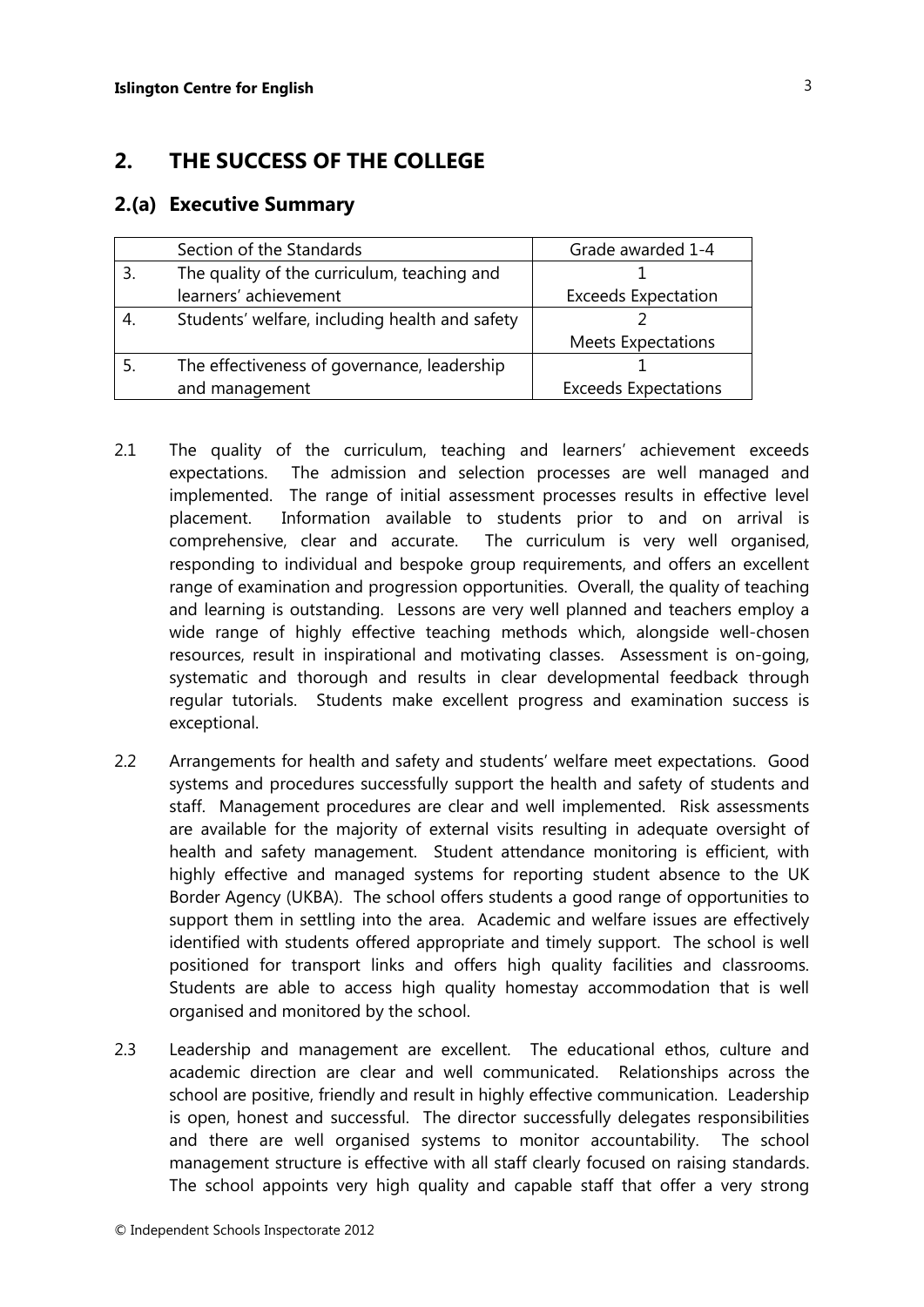commitment to students and the school. The quality assurance process is secure and supports effective planning and management.

#### **2.(b) Action points**

#### **(i) Compliance with standards for Private Colleges**

2.4 At the time of the inspection, the college met all the key standards for private further education colleges and quality is high. **The college exceeds expectations for the quality of education.** 

#### **(ii) Recommendations for further improvement**

- 2.5 The college is advised to make the following improvements.
	- 1. Create a central repository of general and specific risk assessments for external activities and visits.
	- 2. Extend the current staff appraisal system to include target setting for continuing professional development and good practice sharing.
	- 3. Ensure consistency in the application of the school's policy on student lateness.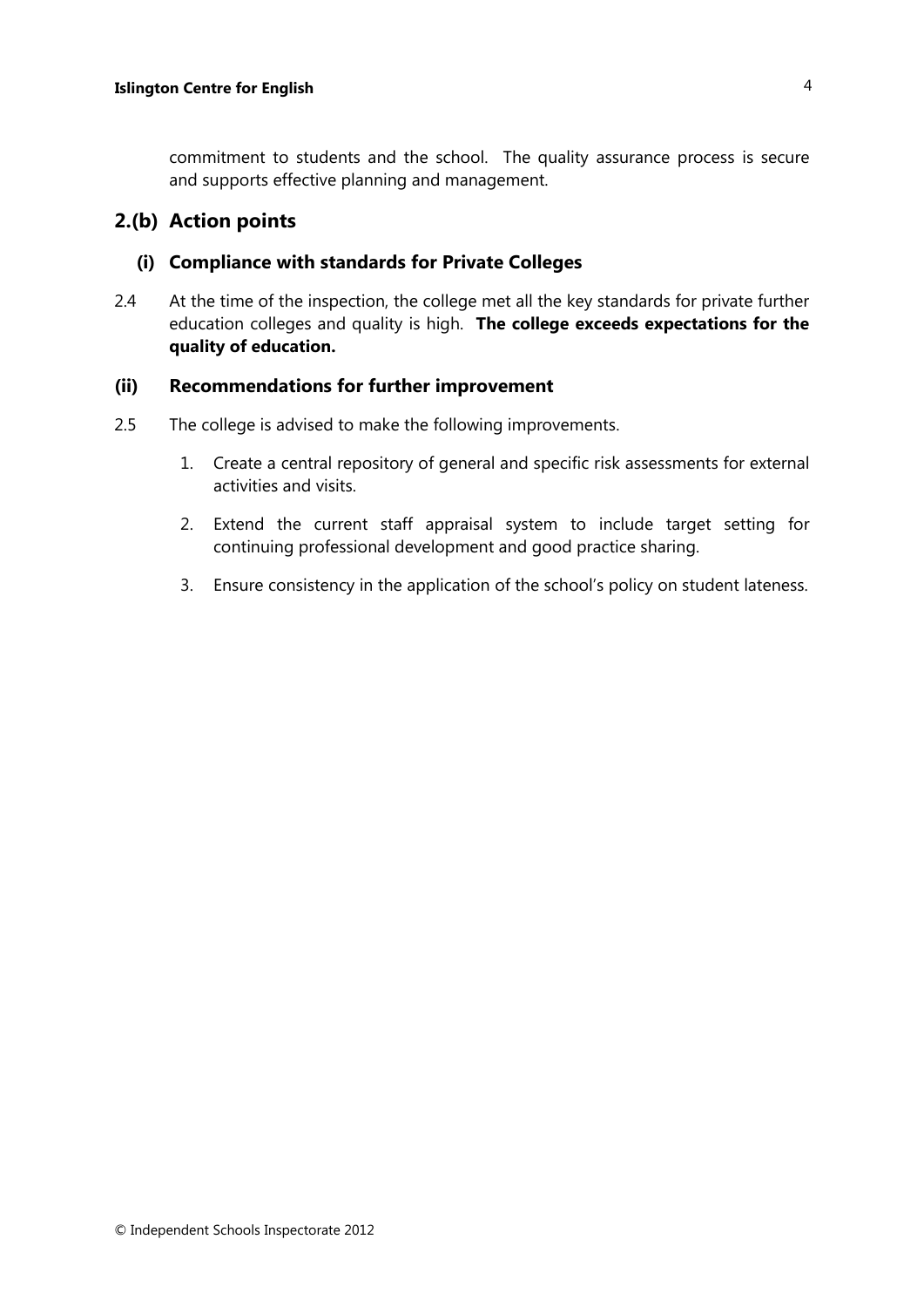# **3. THE QUALITY OF CURRICULUM, TEACHING AND LEARNERS' ACHIEVEMENTS**

#### **3.(a) Assessment of students prior to or on arrival**

- 3.1 Assessment of students prior to and on arrival is very thorough and effective. Students' language competency and comprehension are assessed prior to or on arrival through a standardised placement test, web-based video interviews and in all cases a thorough speaking and listening assessment with an academic manager. As a result students are quickly and accurately allocated to the appropriate English proficiency level. Teachers receive assessment information on each student and this is used well in ensuring teaching responds to individual and group needs.
- 3.2 The school accepts students with SEND on an individual basis with the focus on ensuring the school can offer a sufficient range of academic and welfare support. The school has access to highly effective specific teaching support and a very good range of learning support methods and resources.
- 3.3 Students receive thorough and valuable information and advice prior to and on arrival at the school and this results in students who are very happy with their programmes. Students are well supported through assessment reviews and monthly tutorials to identify and discuss their personal aims in order for the school to create personalised learning and examination programmes.

### **3.(b) Suitability of course provision and curriculum**

- 3.4 The curriculum and course provision is excellent. There is a clear policy and curriculum statement for all courses and examinations offered. Publicity materials clearly detail the provision on offer. The curriculum is well organised into seven levels linked to the CEFR and class groups reflect these levels well. The school offers Cambridge English language examination preparation courses and the school has extraordinary high achievement and progression rates across all levels. Courses on offer cover UKBA requirements, with students able to acquire a publicly recognised qualification.
- 3.5 Course content and classroom activities are well matched to students' individual and group learning needs. The school has very recently begun offering junior classes for students aged 14-16 years and these are very successful, entirely focused on group language requirements and students' needs. The school places the highest emphasis on individual needs and student outcomes. Retention on all programmes is outstanding and the vast majority of students complete their course. Students consider they are thoroughly engaged in their studies and well supported to meet their individual progress and achievement aims.
- 3.6 There is a well managed and implemented social activities programme offering students a variety of cultural activities and experiences.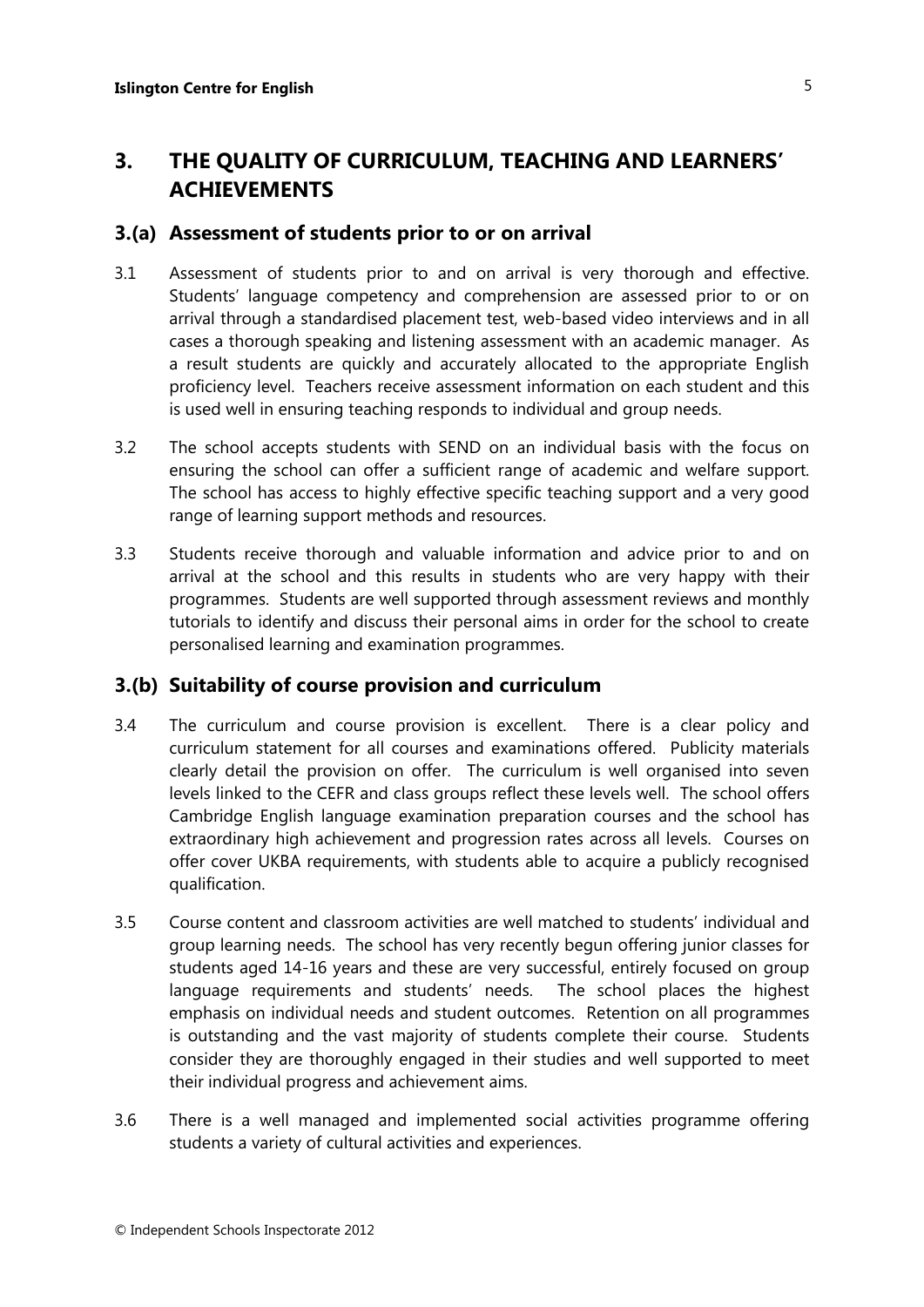# **3.(c) The quality of teaching and its impact on learning**

- 3.7 The quality of teaching and its impact on learning is outstanding. Overall teaching is excellent with the vast majority of observed lessons outstanding or very good. In a few lessons planning was less rigorous and students struggled to meet the planned outcomes. All teachers are skilled, well qualified and experienced, resulting in highly effective teaching methods and well-chosen and implemented class resources. Students consider they make very good progress, expressing very high levels of satisfaction with their classes and teachers. Students are actively engaged in their learning whether individually or in groups, and cross cultural exploration stimulates and motivates students. Classroom management is very good overall, although the school's student late arrival policy is not consistently applied, which results in some disruption to classes. Teachers demonstrate respect and sensitivity to students' needs with an emphasis on the importance of cultural awareness. Teachers promote and enhance students' self-confidence through well-chosen resources and facilitated classroom activities. Teachers display outstanding commitment to high teaching standards and student achievement.
- 3.8 The school places great emphasis on students making the most of their time, whether on full-time or part-time courses, and offers them a good range of independent self-study resources. Many students attend classes part-time and teachers are adept at identifying and supporting students to maximise language practice outside of school. Students value this individual language support. There are effective resources to support students with additional learning requirements. Homework is well integrated in all courses, set daily, assessed well and results in very effective feedback contributing to excellent student outcomes. There are two small but very well stocked libraries offering books and multimedia resources and a small self-study area with computers available for student use. Students make good use of these resources.

### **3.(d) Attainment and Progress**

- 3.9 Students make outstanding progress, developing excellent language skills, knowledge and understanding. Throughout their time at the school progress is regularly monitored and assessed and timely feedback given to students. Teachers give students excellent advice on how to improve their skills in class. Clear indicators of learning and progress at each level are provided by fortnightly progress tests and monthly tutorials with their class teacher. All students confidently demonstrate extremely high levels of skill and learning in the classroom and are confident that they are making good progress. Students consider their work is both interesting and challenging and meets individual needs.
- 3.10 Student outcomes are excellent, with extraordinarily high examination success rates. Students report high levels of satisfaction with their progress and with the quality of advice given by the school on arrival and during their courses.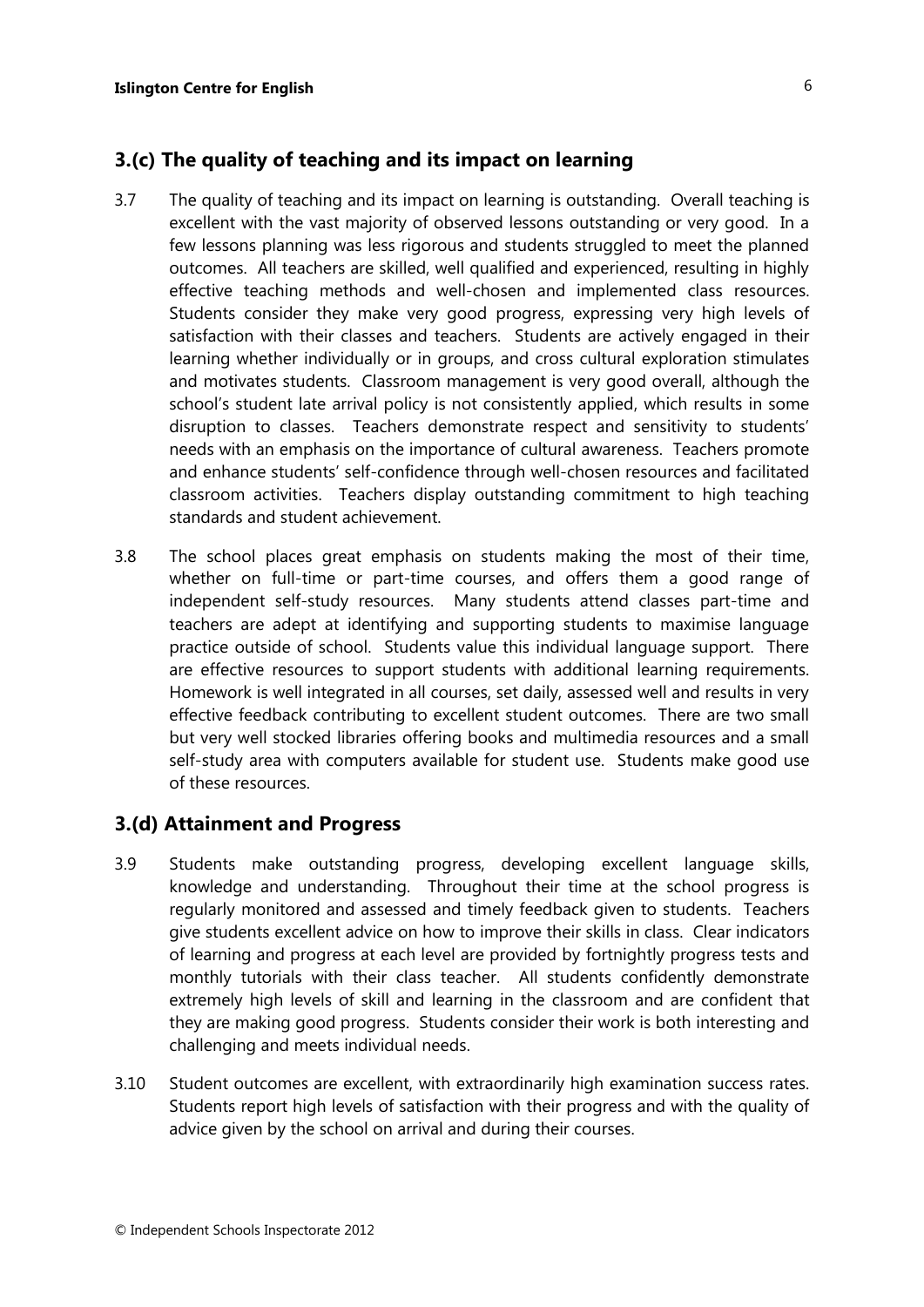## **4. STUDENTS' WELFARE, INCLUDING HEALTH AND SAFETY**

# **4.(a) Health, safety and security of the premises (in line with expectations of educational institutions)**

- 4.1 The school has due regard to health and safety and student welfare and meets expectations. Policies for the management of health and safety issues are well promoted and the school is a safe and comfortable environment for all. Security arrangements are effective and appropriate for the area. Students report that they feel safe at the school. Appropriate policies and procedures are in place to mitigate risk from fire and other emergencies and these are reviewed annually. Fire equipment is monitored and checked twice a year by external consultants. Training has been provided for fire marshals and first aid and there is clear signage related to fire procedures and first aid provision across the school.
- 4.2 There are good policies in place for the risk assessment of the school and outside activities. Some general risk assessments are held centrally and are thorough and detailed. Risk assessments for some specific activities and excursions are not held or are less detailed, reducing the effectiveness of the system. There is a good system and effective procedures supporting students who are unwell or who have additional needs.
- 4.3 The school premises are very attractive and well maintained. Classrooms are goodsized, attractively decorated and furnished, well ventilated and have excellent sound insulation. There is reasonable access and facilities for students with physical disabilities.

### **4.(b) Student registration and attendance records**

- 4.4 The school has excellent student registration records that are accurate and consistent. Student attendance is carefully monitored with good systems in place to identify students who miss lessons. Attendance rates are very good.
- 4.5 There are highly effective systems and procedures in place to ensure that if required, timely reports are made to the UKBA. The system is well-managed, consistently implemented and comprehensive records are kept. There is a clear and comprehensive procedure for the collection and refund of fees and deposits.

### **4.(c) Pastoral support for students**

4.6 Pastoral support for students is very good. Regular recorded tutorials are comprehensive and allow welfare and accommodation issues to be raised. Any student concerns are passed to academic managers for prompt investigation. Teachers actively encourage students to integrate and the anti-bullying policy is well promoted from arrival. Such problems between students are uncommon. Students are given clear guidance on the school's policies and safety procedures and withdrawals from programmes are very rare.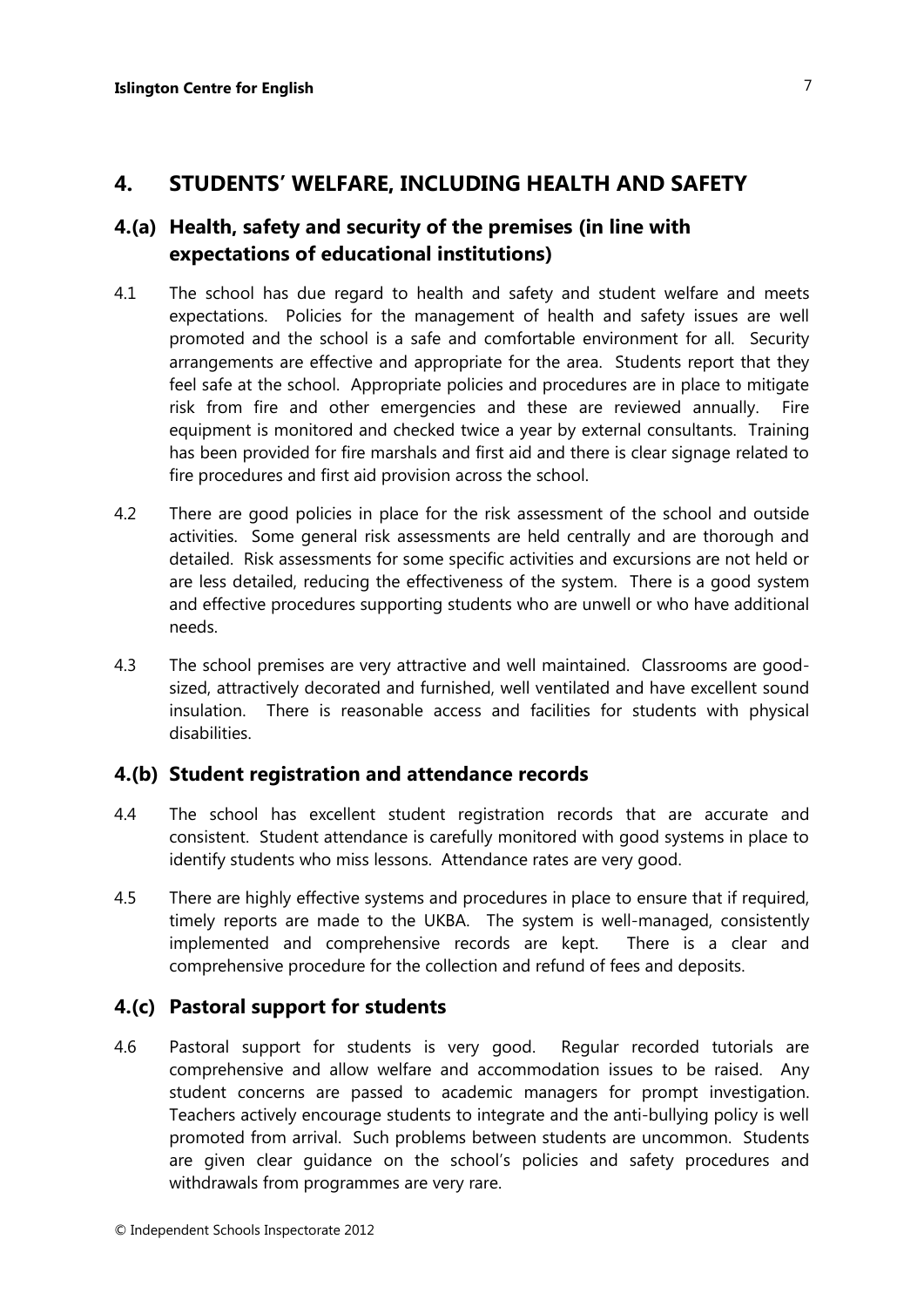4.7 Students receive very good support, guidance and care and consider they are well looked after. The school policy is to assess students with SEND prior to acceptance. Relationships between students and staff, and amongst students themselves are friendly and supportive with excellent opportunities to explore and share cultural differences.

### **4.(d) Child protection**

- 4.8 Until a very recent change in policy the school has had negligible numbers of students under 16 years of age. There are appropriate safeguarding policies and procedures in place and there are good systems in place to ensure these students are well monitored and supported. The staff handbook offers good guidelines for safeguarding students. Responsibility and accountability for these students is very clear and there are high levels of management focus in this regard. Management and teaching staff training needs have been effectively identified. External management training has been identified, registration completed and training is imminent.
- 4.9 All permanent staff are subject to Criminal Records Bureau (CRB) checks prior to or on appointment, and accurate and appropriate records are maintained at the school.

#### **4.(e) Residential accommodation**

4.10 The school places high regard on the provision of good quality accommodation in central London and has delegated this aspect to accredited agencies. Systems to manage these agencies are well established and successful. Homestays are registered in accordance with national requirements and are safe, high quality and offered through a range of options reflecting the different needs of students. All students under 18 years are routinely placed with CRB-checked host families. Student feedback on accommodation is regularly sought and issues dealt with tactfully and promptly. Students told inspectors that they appreciate and value the additional learning opportunities offered by staying with host families.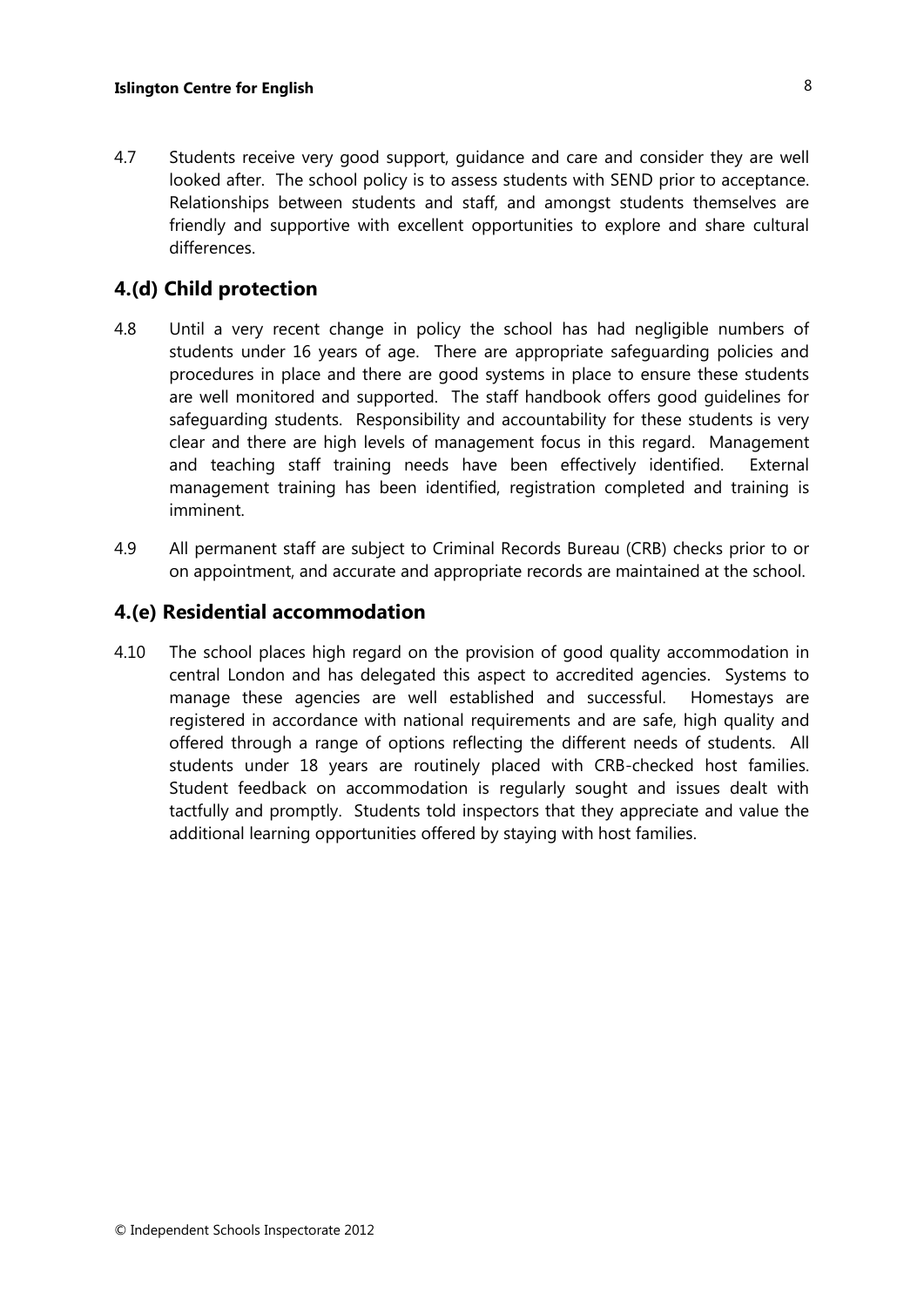# **5. THE EFFECTIVENESS OF GOVERNANCE, LEADERSHIP AND MANAGEMENT**

#### **5.(a) Ownership and oversight**

- 5.1 Leadership and management are outstanding. All legal compliances are in place. The educational direction is clear and the school aims have been successfully shared across the whole institution. The relationship between the director and managers is positive in contributing to effective oversight, with good systems and processes in place to monitor and ensure the future success of the school. Oversight and control are maintained by the director with a clear focus on strategic direction, ensuring legal compliance and meeting all legislative requirements. Academic management is outstanding with clear accountabilities and is discharged very effectively. Managers are set clear targets and there are excellent systems in place to monitor and ensure success. Managers are experienced and very effective in identifying areas for development or improvement.
- 5.2 All relevant policies are in place. The school has very effective systems to fulfil statutory compliance and the well-being of students under 18 years. The director has both a clear understanding of the importance and prioritisation of this aspect and to ensure legal compliance and raising standards. The director and senior managers have clear oversight and understanding of the importance of safeguarding principles that ensure compliance with national standards. There are clear plans with nominated accountabilities and good management systems to monitor progress as the school expands this area of their provision.

#### **5.(b) Management structures and responsibilities**

- 5.3 There is a clear and effective management structure with delegated responsibilities and accountability focused on raising standards. The director's vision for the future of the school is well communicated and there are efficient systems in place to monitor performance. There are outstanding formal and informal communication methods across the school, ensuring students receive excellent support. Management meetings are regular and result in effective control of strategic and operational issues. The school has a very good and well integrated management information system that strengthens the activities of the business and academic management. Self-evaluation is sufficiently accurate and critical and generates the school's development and action planning.
- 5.4 The school is highly supportive of and very successful in attracting, recruiting and motivating exceptionally high quality staff. Staff are supported by committed and highly skilled academic managers to comply with school policies and practice. Observations of teaching and learning are well integrated and there is an emerging peer observation process with plans to create a higher focus on continuing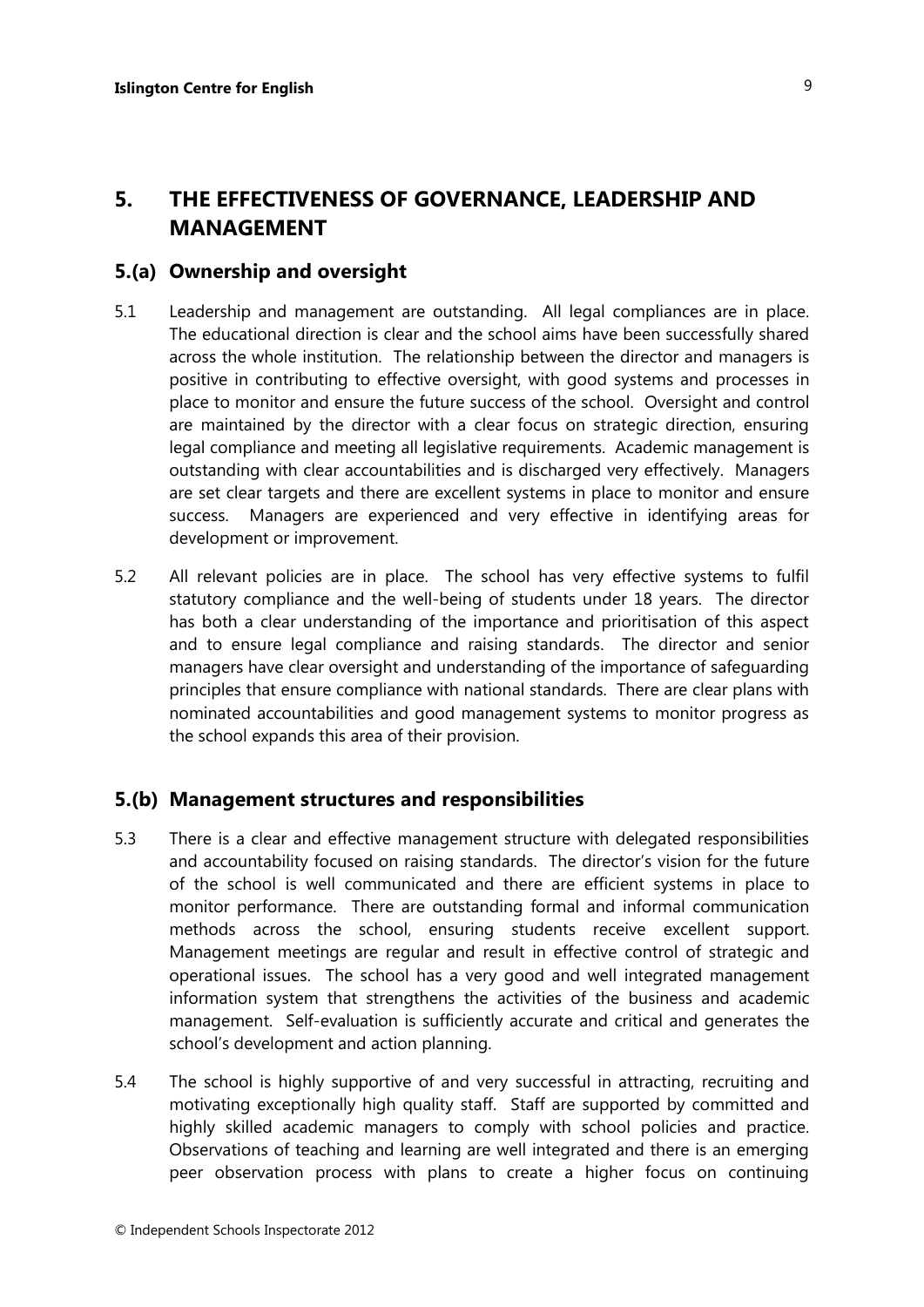professional development. Staff performance management is a current priority and is under external review. A new system is planned to link academic performance to appraisal reviews and individual target setting.

5.5 The school displays a strong commitment to teachers' professional development, with a good range of internal and external opportunities. Teachers feel well supported and emphasise their satisfaction with the teaching environment at the school.

# **5.(c) Quality assurance including student feedback**

- 5.6 Informal and formal processes for monitoring are highly effective and result in continuous review and timely management actions. Quality assurance is embedded in the school's culture and review cycle through a wide range of methods including academic achievement data, student questionnaires, complaints and informal feedback. Student feedback is actively sought, results in clear actions and is used well to identify school priorities.
- 5.7 Students report that the school is highly effective in obtaining and responding to their views and comments. Inspection findings support this. The complaints procedure is clear and appropriate. Complaints are handled as a priority and directly impact upon quality assurance and improvement planning.

## **5.(d) Staff recruitment, qualifications and suitability checks**

5.8 The school is committed to securing high quality staff. The recruitment process is very well managed with comprehensive records. There is a good policy, with clear guidelines and processes to support recruitment. Staff are well qualified and experienced and all permanent staff undergo appropriate suitability checks prior to appointment.

## **5.(e) Provision of information**

- 5.9 The website provides clear and detailed information about the school and courses. All relevant policies are available. Information presented on the website and in school literature is clear and accurate.
- 5.10 All the information required for the inspection process was provided in an efficient and timely manner.